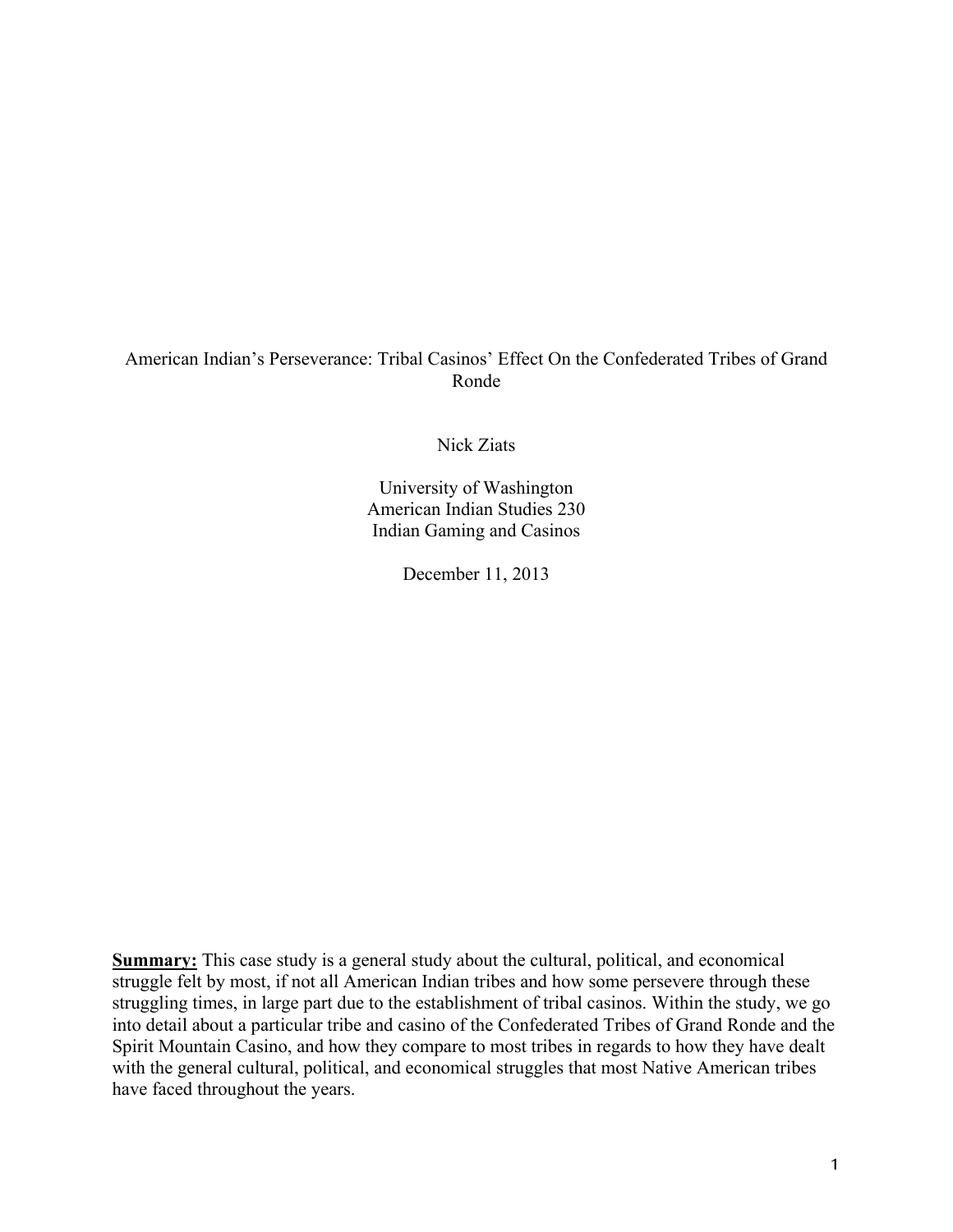## **Background**

A crucial element of Native American culture lies within their history. Importantly, while this history consists of beautiful legends and spiritual wisdom, their history of oppression by the American government and the American people is equally as significant when attempting to understand their culture. Ever since the exploration of America in 1492 and the colonization of America in 1620, the Native Americans have been taken advantage of, pushed around, and inaccurately portrayed as savages, only because they were less advanced of a society. Throughout the next 400 years, American Indians have continued to struggle in their fight for sovereignty and equality. However, in recent decades, the Native Americans have pushed back against the colonizers and have slowly started to gain more and more independence in large part due to one particular industry; the gaming industry. Tribal casinos have brought forth many opportunities and advantages to the tribes that own these casinos and even non-tribal communities that surround these casinos, such as economic stability and a constant increase in sovereignty.

One particular tribe that these opportunities and advantages are clearly apparent is the Confederated Tribes of Grand Ronde. The Grand Ronde tribes are located in Western Oregon and consist of over 60 tribes. Ever since the Confederated Tribes of Grand Ronde were established in the 1860's, they have built a tradition and culture based on pride and resilience in the face of turmoil. The Grande Ronde tribes were terminated in 1956, but after much protest against the government, the Restoration of Grand Ronde Act was signed in 1983 and the tribes of Grand Ronde gained back almost all of their land in exactly the same geographical area that they were once previously. Under this restoration act and the Indian Gaming Regulatory Act (IGRA), the Confederated Tribes of Grand Ronde acquired additional rights and were able to build a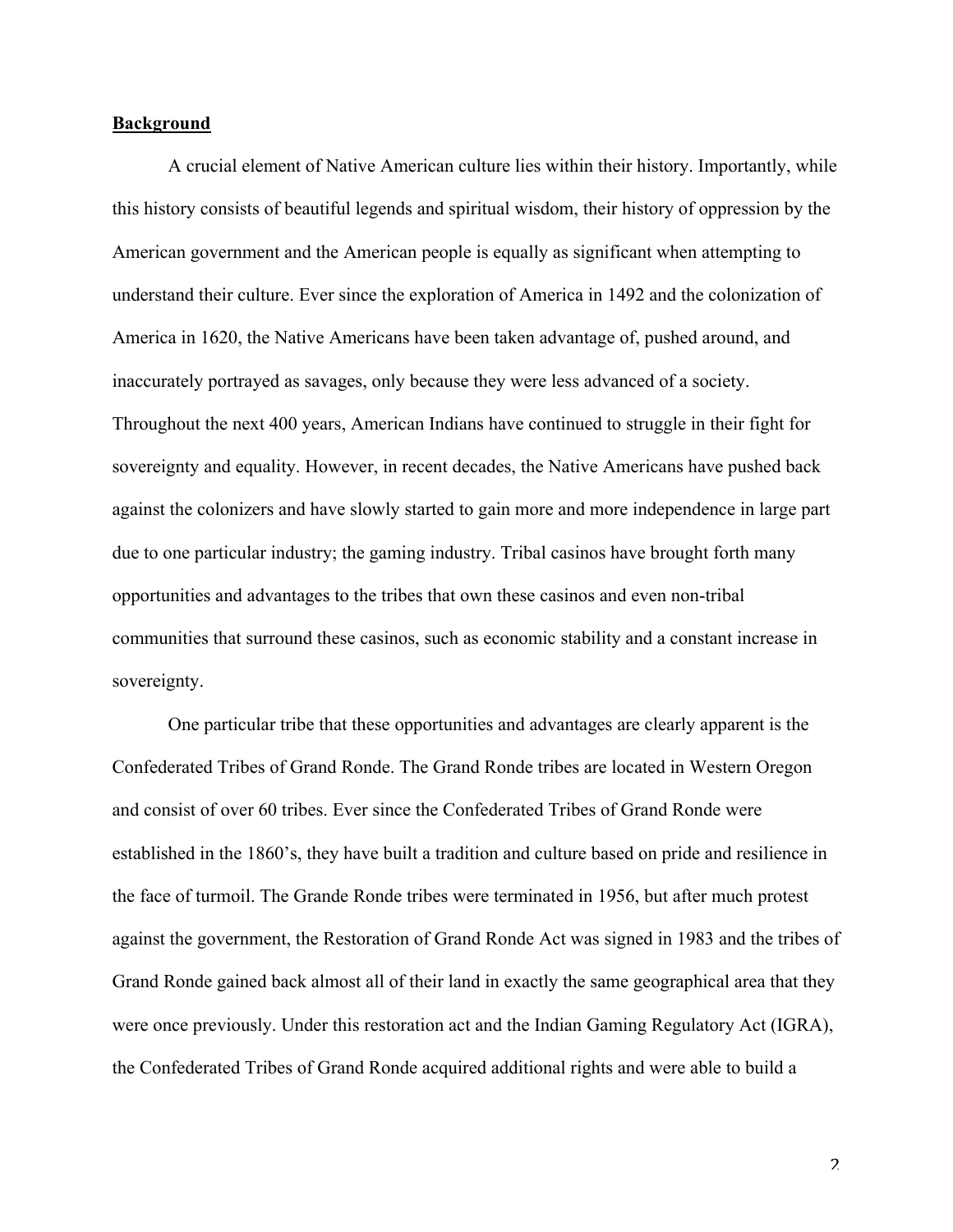casino within their reservation boundaries, which was later named the Spirit Mountain Casino. Unlike some casinos, the Spirit Mountain Casino sufficiently represents the Confederated Tribes of Grand Ronde inside and out by way of association with logos and information about the tribes delivered throughout the casino floor and through social media sites, which confirms the proud tradition and culture of the Grand Ronde tribes.

Indian gaming has also created an outlet for many Native Americans and has given tribal members the ability to start a new life for themselves and their families, while also destroying negative stereotypes about American Indians and abolishing the inequality between tribal members and non-tribal members. American Indian casinos bring in hundreds of millions of dollars annually, which has contributed to increasingly stable tribal economies; directly relating to tribal members and their incomes as well, along with improved political power, sovereignty, and an overall feeling of hope by many tribes and their members. However, the success of tribal casinos was not built overnight. In fact, there is a hefty amount of work that goes into the process of just applying to build a casino, such as licensing, compacts, agreement upon tribal rights, and guidelines as to where the revenue from the casino is dispersed. Although tribes are thriving due to an enormous increase of income from casinos, the process of compromising compacts and licenses and tribal rights in order to build a casino is usually quite burdensome and challenging, along with the struggles of sovereignty and tampering of the states and federal government.

Most nations and communities find unity through culture and tradition, however, in most cases, the underlying backbone behind every nation is economic development and stability. This ideal holds much truth for many American Indian tribes trying to preserve their community through the establishment of casinos. Casinos are "cash cows", usually receiving \$100 million+ annually in revenue. The effects that this increase in money is having on tribes and its inhabitants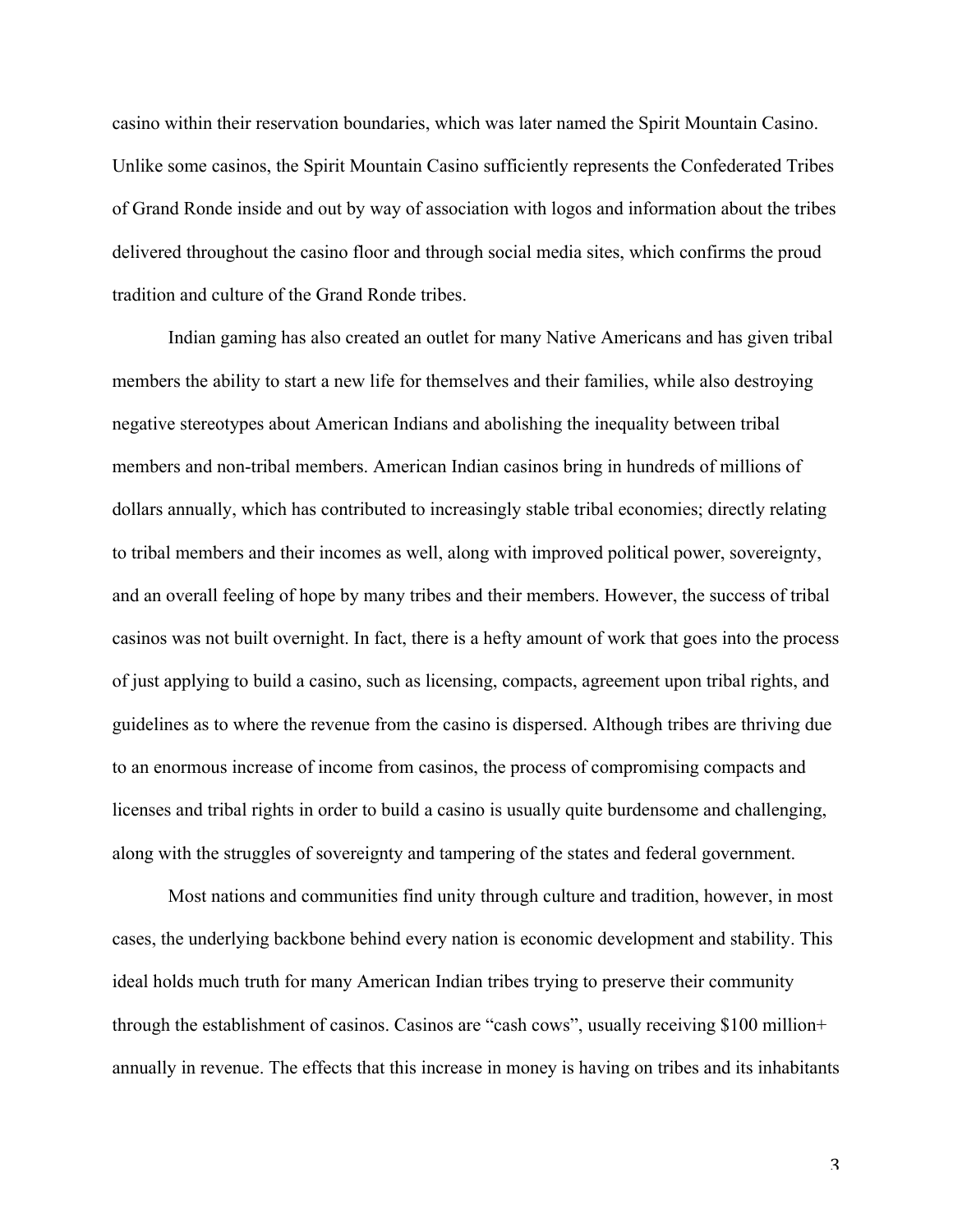are staggering to say the least. Throughout the last hundreds of years, Indian nations have struggled to gain sovereignty, struggled to develop and stabilize their economy, and some have even struggled to keep their own culture alive, but with the addition of casinos, American Indians' lives have been changed forever. The additional income from tribal casinos has enhanced most Native American's way of living, as well as enhancing actual tribal communities and the sovereignty of said communities.

## **Findings**

 A current dilemma for Native American tribes in regards to tribal casinos has been its negative effect on tribal culture. In many cases, native tribes and even surrounding communities have observed that the increase in income due to the popularity of tribal casinos has caused tribes to overlook their own culture and focus more of their attention and time on the development and success of their own casinos instead of focusing their time on advancing and improving their own society. Angela Mullis and David Camper shed light on this conflict in their book, Indian Gaming: Who Wins?, by stating,

Indian gaming confuses an essential understanding of Indian communities because they are participating in an action they have never before performed and are practicing a custom that is not seen as 'traditional' and that generates unprecedented financial success. (Mullis & Kamper, 2006, p. x).

A conflict within tribes comes in the form of a choice; whether they go against "traditional customs" and increase their tribe's financial stability, or stay true to their culture and try to destroy the oppression, inequality, and stereotypes through hope and perseverance.

Through extensive research, I have found that The Confederated Tribes of Grand Ronde are incredibly well portrayed and represented through the Spirit Mountain Casino and are very active on social media, in order to communicate to tribal members or others interested in their tribal culture and customs. Both the Confederated Tribes of Grand Ronde and Spirit Mountain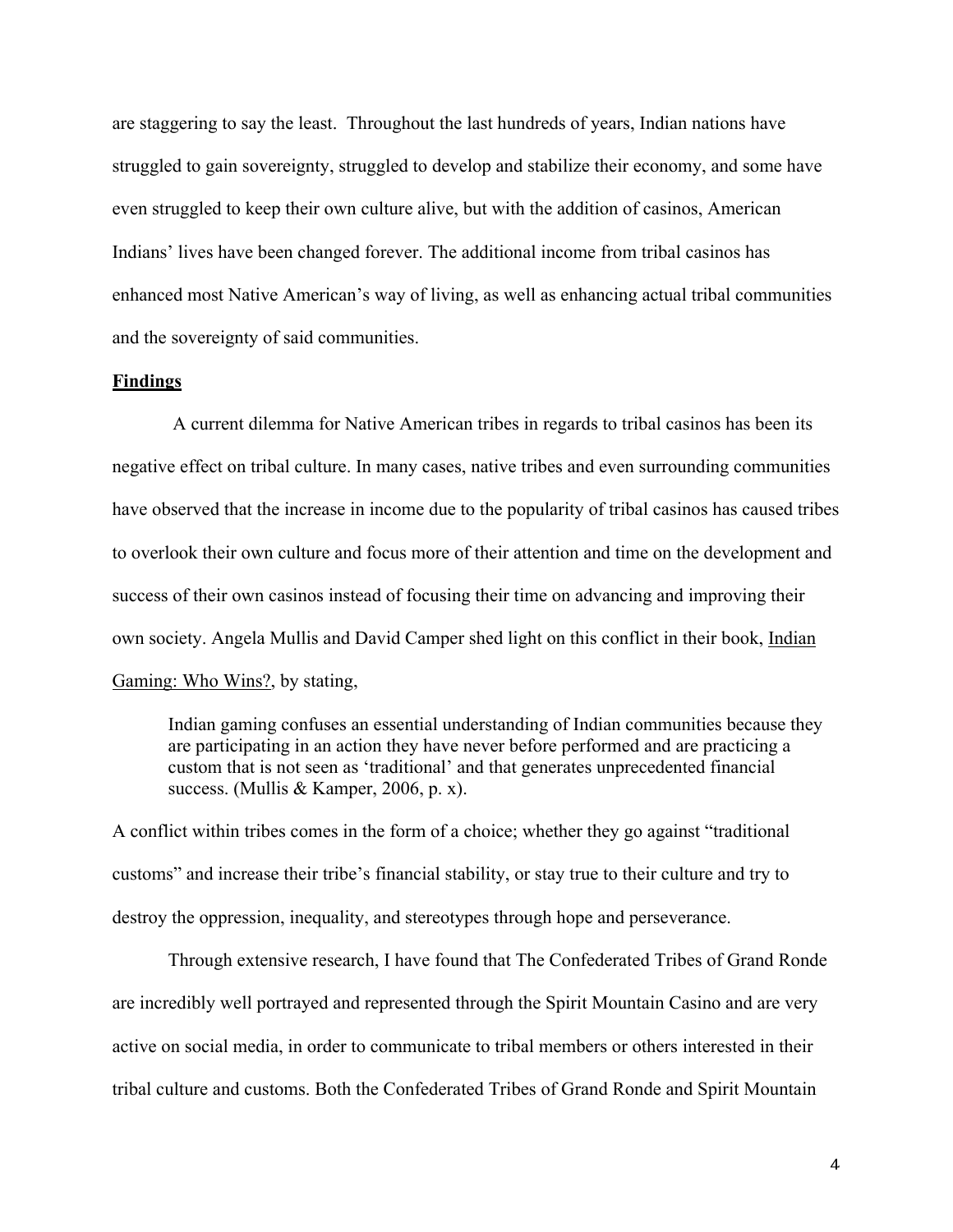Casino are very active on Twitter and Facebook, as they use these social media sites to advertise meetings, promotions, and any new information that arises from the casino or tribe. The Spirit Mountain Casino and Confederated Tribes of Grand Ronde also have websites that are marvelously maintained and contain an extensive amount of information about promotions, events, history, and news, as well as links to each other's websites. In addition, the Spirit Mountain Casino website includes a detailed history of the Confederated Tribes of Grand Ronde (shown in Figure 1.A), which shows that the casino is still trying to represent themselves through their native culture. In many cases, Native American tribes "lose their way", but the Grand Ronde tribes continue to stay true to the tradition and culture that they have built and maintained throughout the past century, while also boosting their income and sovereignty with the Spirit Mountain Casino. Finally, numerous casinos' logos have no relation to the logos or cultural ideas of their tribes, which can be interpreted as tribal casinos trying to disassociate themselves from tribal culture. However, the Spirit Mountain Casino logo (Figure 2.A) contains a mountain with a wolf jumping across, while the Confederated Tribes of Grande Ronde's logo contains a mountain as well, with feathers hanging down (Figure 2.B). The wolf is sacred to the Grand Ronde tribes, and the main attraction in both logos is the mountains, so to the layperson, one would be able to observe that the Spirit Mountain Casino is embracing the cultural background of the Confederated Tribes of Grand Ronde and has not lost their sense of culture. The significant similarity in logos further confirms the enormous association that the casino and tribe share with each other.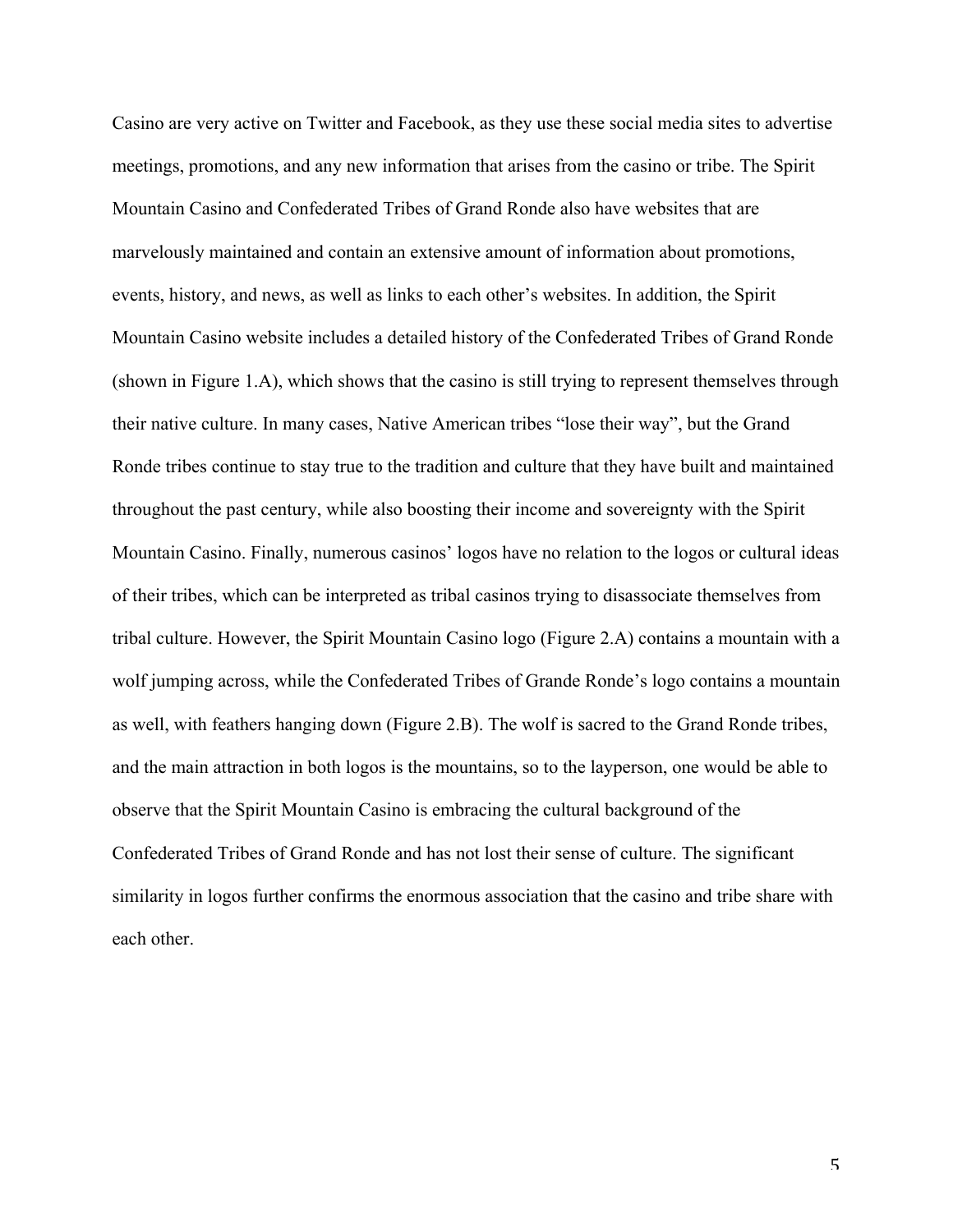

Another dilemma that every tribe has to endure is the legalities and policies put into place by the government for the tribes in order to establish and build a successful casino. The first objective in establishing a casino comes in the form of compacts, which occurs before planning the structure and management of that casino. Compacts are agreed upon in order to protect the rights of the government, tribes and states, as they basically state how the casino will be run. Each compact is specific to that certain tribe and state and all rules and regulations of that compact must be followed, or else the casino can be shut down due to illegal practice. Just like every other casino, the Spirit Mountain Casino has a document listing every rule and regulation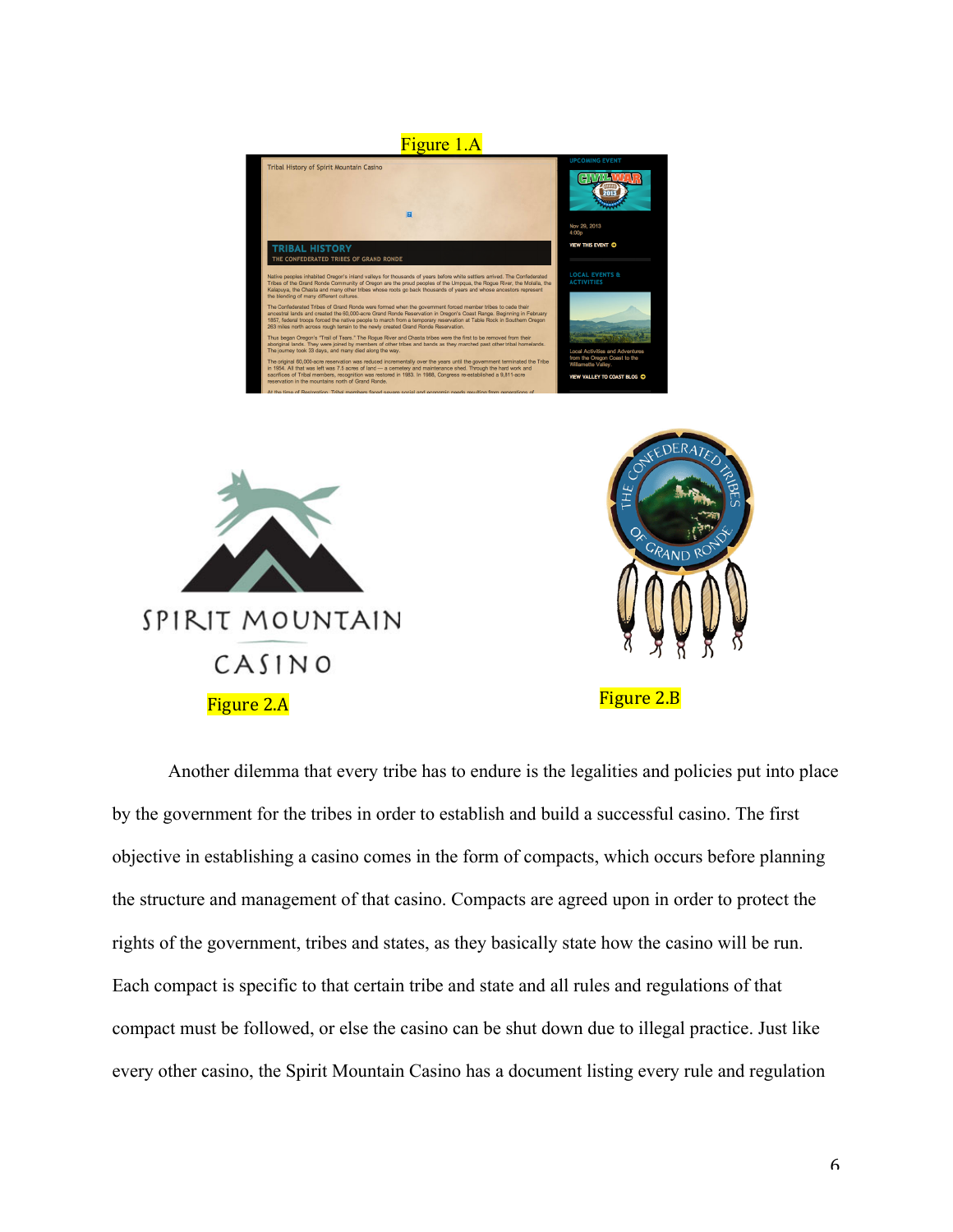that has been agreed upon by the tribe, state and federal government. The specific "Grand Ronde Gaming Commission: Regulations" document actually contains more than 50 pages of different sections of regulation and rules from construction down to training and cheating protocol. These regulations are very specific and in many cases can significantly restrict the tribes and their ability to run their casino independently. Nevertheless, to appease the state, tribes adhere to these regulations and restrictions, in the hope of some gain in sovereignty. However, states usually tend to intervene and cause chaos for the tribes, which will be touched on in the "Rights of Tribes" section.

The next step in the process of establishing a casino is to acquire licensing. There are hundreds of licenses that need to be approved in order for a casino to operate smoothly and efficiently. Some examples of licenses in use at the Spirit Mountain Casino are employee licenses, liquor licenses, and licenses for each and every particular game on the casino floor. If one of these licenses are broken or expired, the federal government or state government can thereby shut down that particular operation by rule of the Indian Gaming Regulatory Act (IGRA). If a particular license is unavailable for use, the whole casino could falter and that could ruin their business completely. Overall, licenses are quite simple, but can go a long way in making the gaming industry honest and uncorrupt.

The most prevalent problem that arises with tribal casinos is the controversy over rights of the tribes and how states and federal government often intervene when they feel if necessary. Before the IGRA was formed, leadership by American Indians trying to operate and regulate the casinos was lacking. The Native Americans needed help running and regulating their new business, and when the IGRA was approved, its main purpose was to provide a legislative basis for the operation/regulation of Indian gaming, protect gaming as a means of generating revenue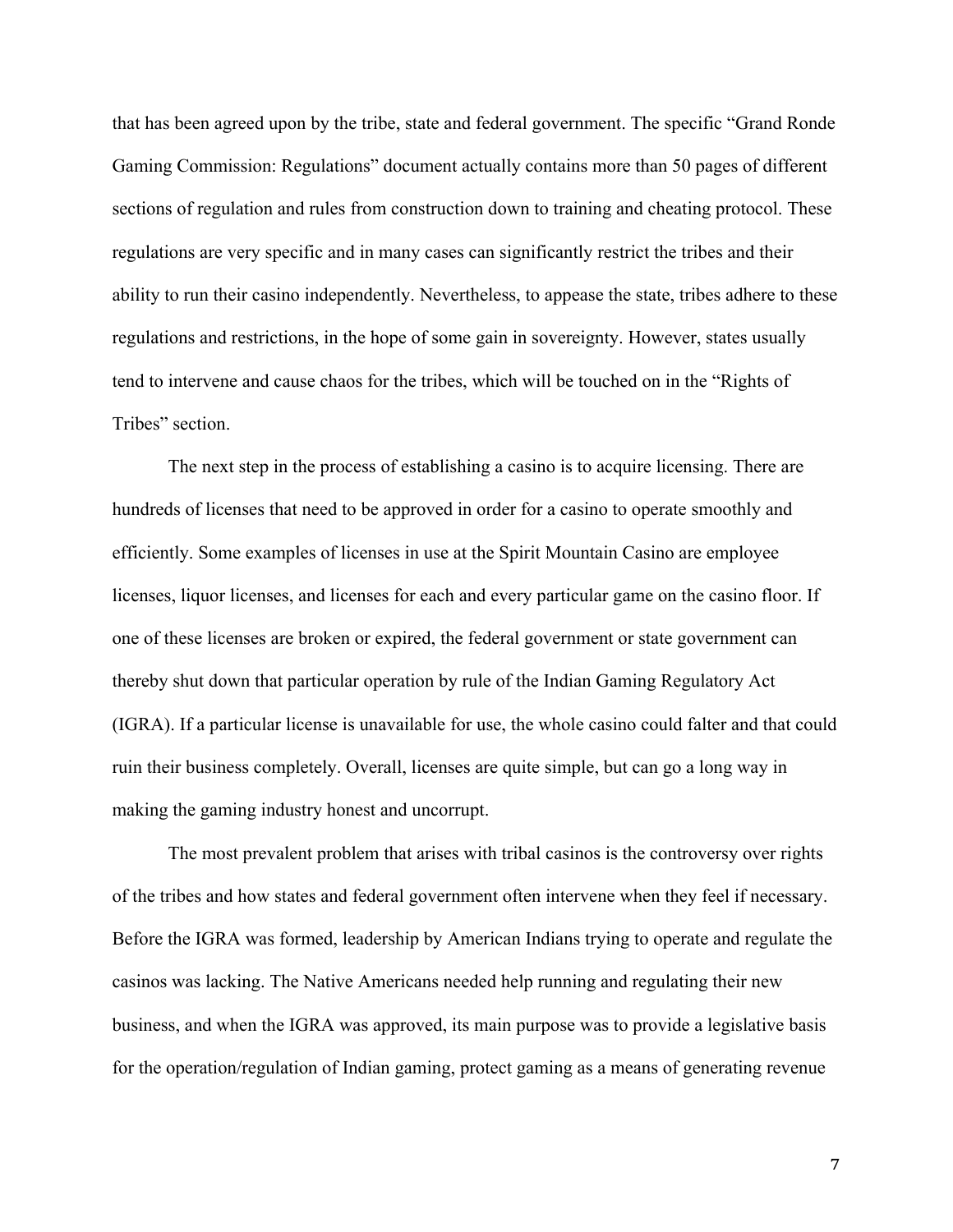for the tribes, encourage economic development of these tribes, and protect the enterprises from negative influences (Reference.com, 2009, p.2). As a result of the IGRA Native Americans gained some leadership and set regulations outlined by the federal government, but also gave up some sovereignty and independence in the process. Inouye furthers this statement in an interview by saying, "A deal was made wherein Indians set aside some of their sovereignty in return for what Congress and the tribes thought would be a 'rational scheme of management of gaming activities on Indian lands'" (Mullis & Kamper, 2006, p.25) In this quote, Inouye stresses the fact that, instead of fighting to gain for sovereignty from the federal government and the states; it was best to try and appease the federal government, hoping that they would guide them through this business venture. However, some of the most substantial problems derive from intervention from the state. One example of state intervention has to do with a tribal-state compact for Class III gaming. Under the Indian Gaming Regulatory Act, tribes are able to run and govern Class I and Class II operation independently, but Class III gaming, which includes high-stakes poker, slot machines, and lotteries, has to be agreed upon by the state and tribe in a compact. The problem was described by Chief Inouye, "…at this point in time states were avoiding compacting with tribes by asserting Eleventh Amendment immunity---they used the amendment to argue that the federal government cannot tell the states what to do" (Mullis & Kamper, 2006, p.25). A wellknown fact by many tribal members and even non-tribal members is that state governments were not fond of tribal gaming and thought that casinos brought unwanted, organized crime to their states and were taking away from the state's potential income. Because of this, some states, including Oregon were heavily affected by state intervention under Public Law 280. Public Law 280 affected six states, including Oregon, and its basic objective "was a transfer of legal authority (jurisdiction) from the federal government to state governments which significantly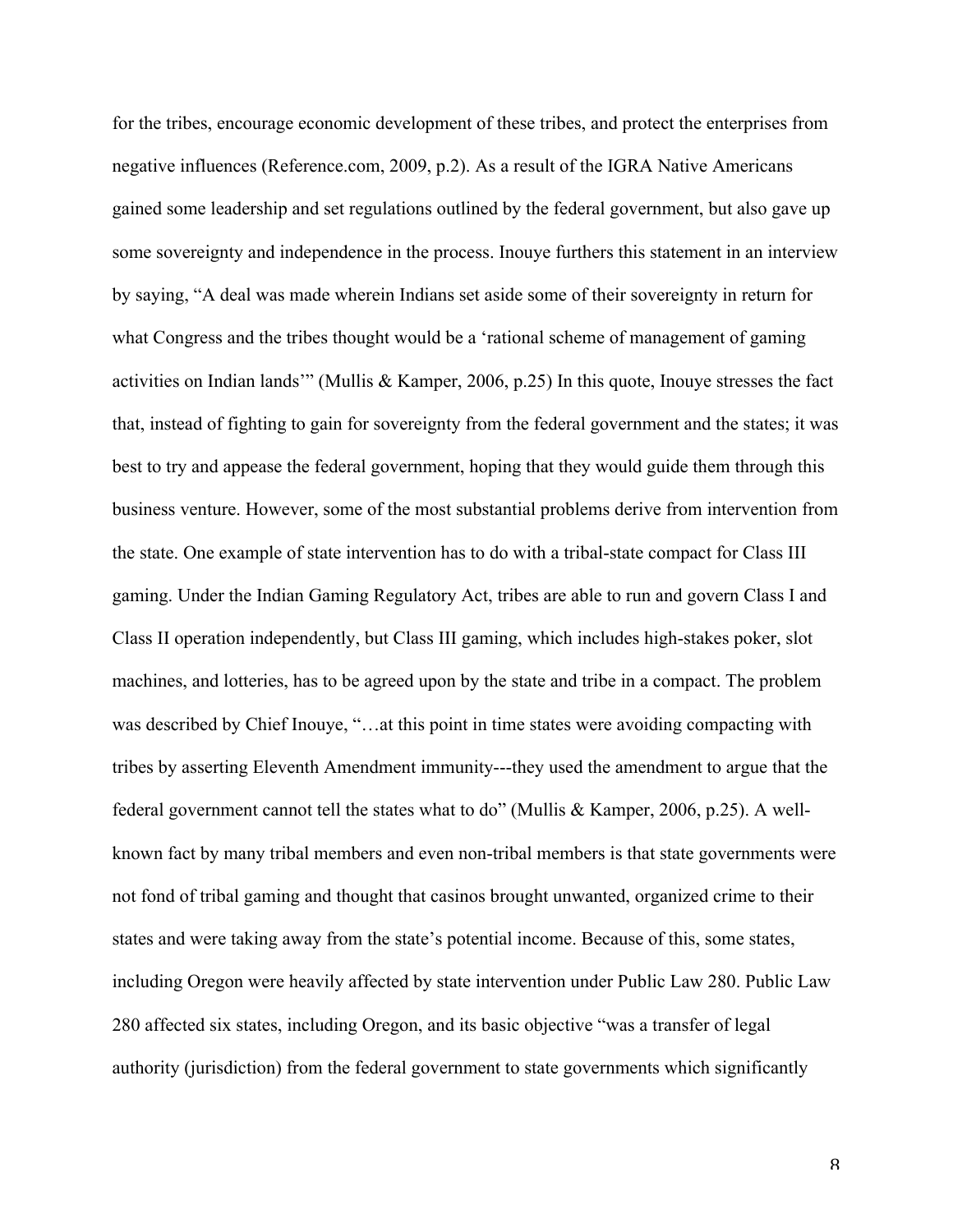changed the division of legal authority among tribal, federal, and state governments" (Gardner  $\&$ Melton, 2004, p.1). The Indian Nations, who were significantly affected by Public Law 280, had to deal with immensely increased state authority and state control over a broad range of reservation activities without any tribal consent. Furthermore, Indian Nations lost control over many criminal and civil matters within their territory due to the policies of the federal and state governments. The transfer of jurisdiction to state control caused a huge decrease in sovereignty for Oregon tribes, such as the Confederated Tribes of Grand Ronde and all other states that the Act affected.

After establishing and operating a successful tribal casino, tribes' use of revenues has had an enormous impact on those tribes and their tribal members. For example, casinos have "opened the door" for many job opportunities for tribal members. The rise in employment for tribal members has led to less poverty for families within the tribes and also more money is available to be spent on other tribal businesses, further advancing and stabilizing tribal businesses their economy. According to Michael Killeen, the Spirit Mountain Casino owned and operated by the Confederated Tribes of Grand Ronde, "…hired 1,200 people… 46 percent had been out of work, 35 percent had been on welfare, and 42 percent lacked health insurance" (Mullis & Kamper, 2006, p.102). The shocking statistics brought forth in this statement further highlights the need for the extra jobs within the tribal community. Due to the lack of job opportunities in countless amounts of tribes around the United States, tribal members are living in poverty and struggling to provide for their own families. Nevertheless, casinos have brought thousands of jobs to surrounding tribes and communities, which could possibly help most, if not all, tribal members and families fulfill more promising and enriched lives. In addition, the added income from the casino is also directed into tribal educational and healthcare systems. A combination of a lack of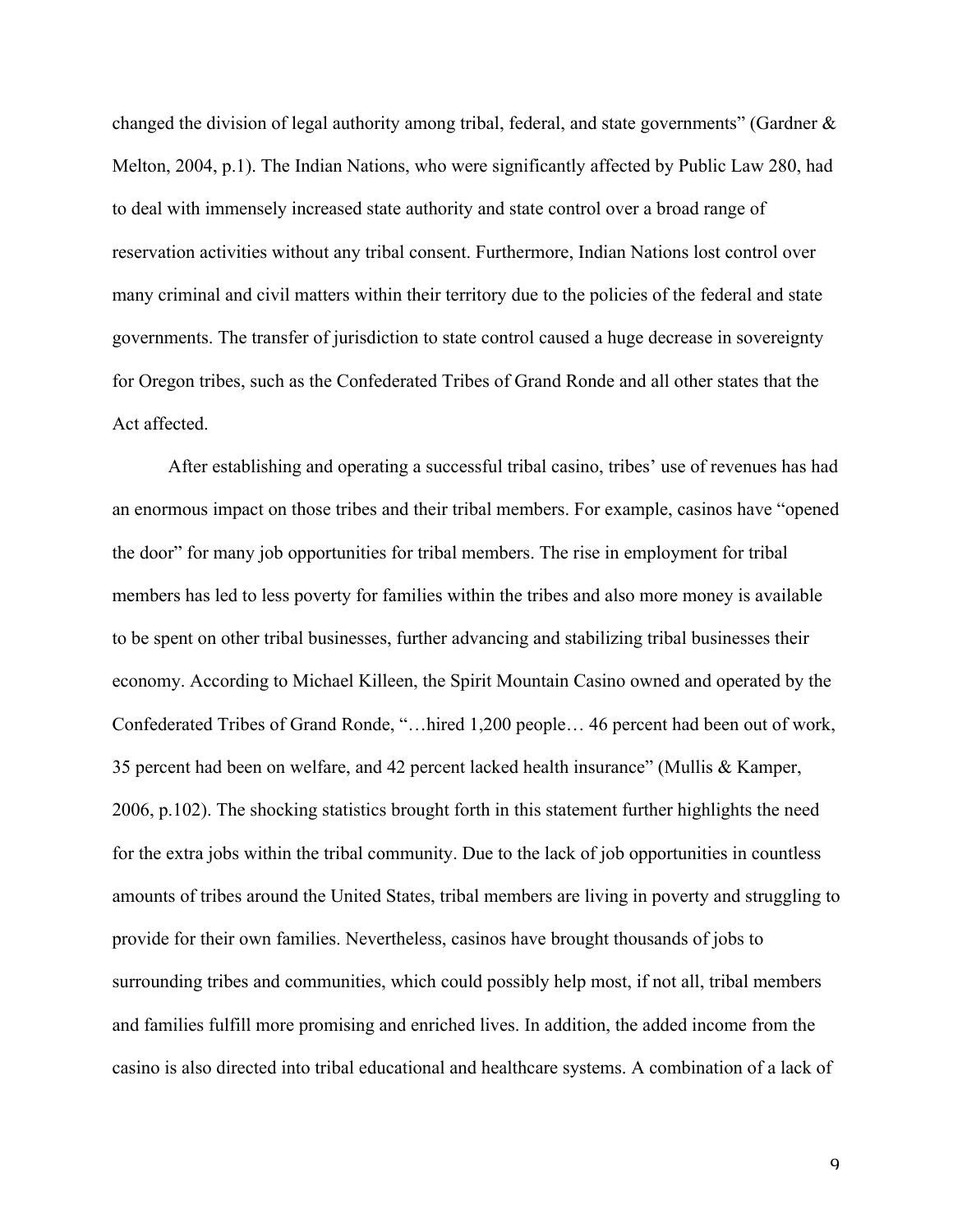resources and lack of teaching experience has led to very poor educational systems in many Native American tribes, such as The Confederated Tribes of Grand Ronde. Before establishing the Spirit Mountain Casino, the Confederated Tribes of Grand Ronde were relatively poor and the graduation and employment rate after American Indian schooling was diminishing exponentially. However, when the Spirit Mountain Casino was established and became profitable, a sizeable sum of money was re-invested into Grand Ronde educational systems, which led to a hefty increase in graduates and students interested in pursuing "higher-level" learning, as well as the amount of tribal members receiving jobs after schooling. Also, money from the Spirit Mountain Casino was placed into the healthcare systems, allowing for a much greater percentage of tribal members able to acquire health care. All in all, the overwhelming effects that casinos have on tribal members play an enormous role in enhancing the lives of many tribal members and how they live their day-to-day lives.

It is well known that many tribal casinos earn massive amounts of money, but one dilemma that all successful tribes with tribal casinos must undergo is the question of where to disperse these revenues. Under the IGRA, some of their money is required to be sent to the federal government and some of the money is required to be sent to tribal welfare policies, such as their educational and healthcare systems, but there still remains a colossal surplus of money available for tribe's to use however they wish. This is where diversifying one's assets is vital. Diversifying assets is formally defined as "a technique that reduces risk by allocating investments among various financial instruments, industries and other categories" (Investopedia Staff, 2011, p.1) and can be summed up by one phrase, " Don't put all of your eggs in one basket". The fact is that money from casinos is essential to have and has played a massive role in increasing the welfare of tribal members. Nevertheless, tribal casinos are volatile. If one thing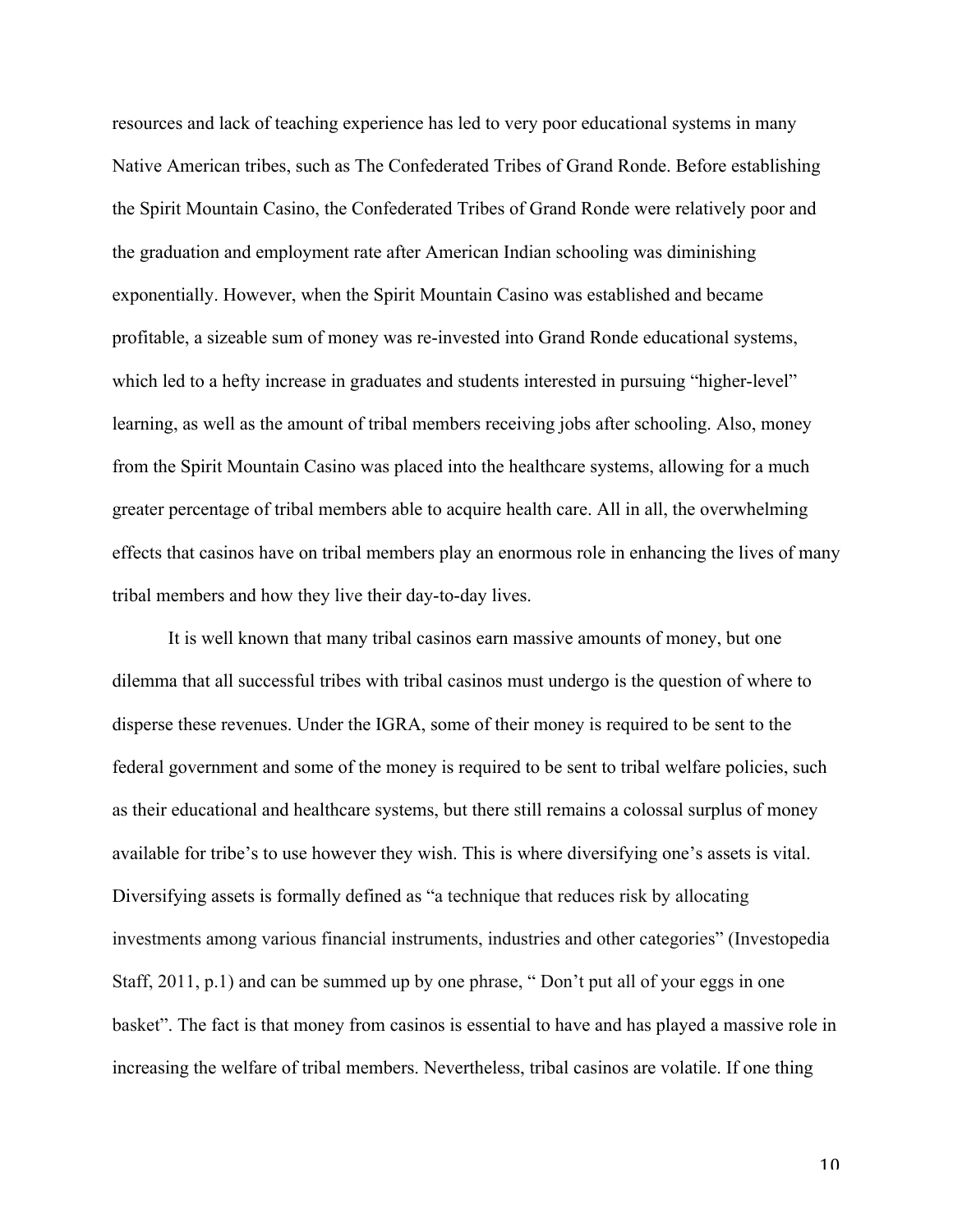goes wrong inside of the casino or if an exogenous factor causes consumers' demand for a particular casino to decrease, that casino could lose money, become unprofitable and ultimately have to shut down operations, so it is imperative for tribes to spread out their assets in diverse "categories". For instance, the Confederated Tribes of Grand Ronde are diversifying their assets inside and out of the tribe. For one, the Grand Ronde tribes have recently invested around \$10 million dollars into an environmentally friendly plastic technology company called "microGREEN" (PR Newswire, 2013, p.1). The Grand Ronde tribes are truly diversifying their assets by investing such a considerable sum of money into a company that has no affiliation with Native American culture. Also, the Confederated Tribes of Grand Ronde are investing money into their own tribal members by setting aside \$60,000 to help aid housing costs for tribal members pursuing higher-level educational programs. The key motive behind these investments by the Confederated Tribes of Grand Ronde is to hopefully make a profit in returns, and that is the true meaning behind diversifying assets and maximizing possible profitable opportunities.

Tribal members are not the only beneficiaries from casino profits, for tribal communities prosper as well. A popular use of surplus casino revenues is to build sustainable communities, in order to advance and improve communities as a whole, which will directly improve life for tribal members within these communities as well. To provide an example, the Confederated Tribes of Grand Ronde have used some of their casino revenue to open up classes and interviews, looking for instructors to relay messages from professionals to surrounding communities about developing sustainable housing practices, sustainable community infrastructure, strategic partnerships, cultural revitalization  $\&$  sustainability, crime prevention policies, and fundraising & grant opportunities (Native News Network, 2013, p.1). An improvement in all of these communal practices together could result in a huge advancement in sustainability of tribal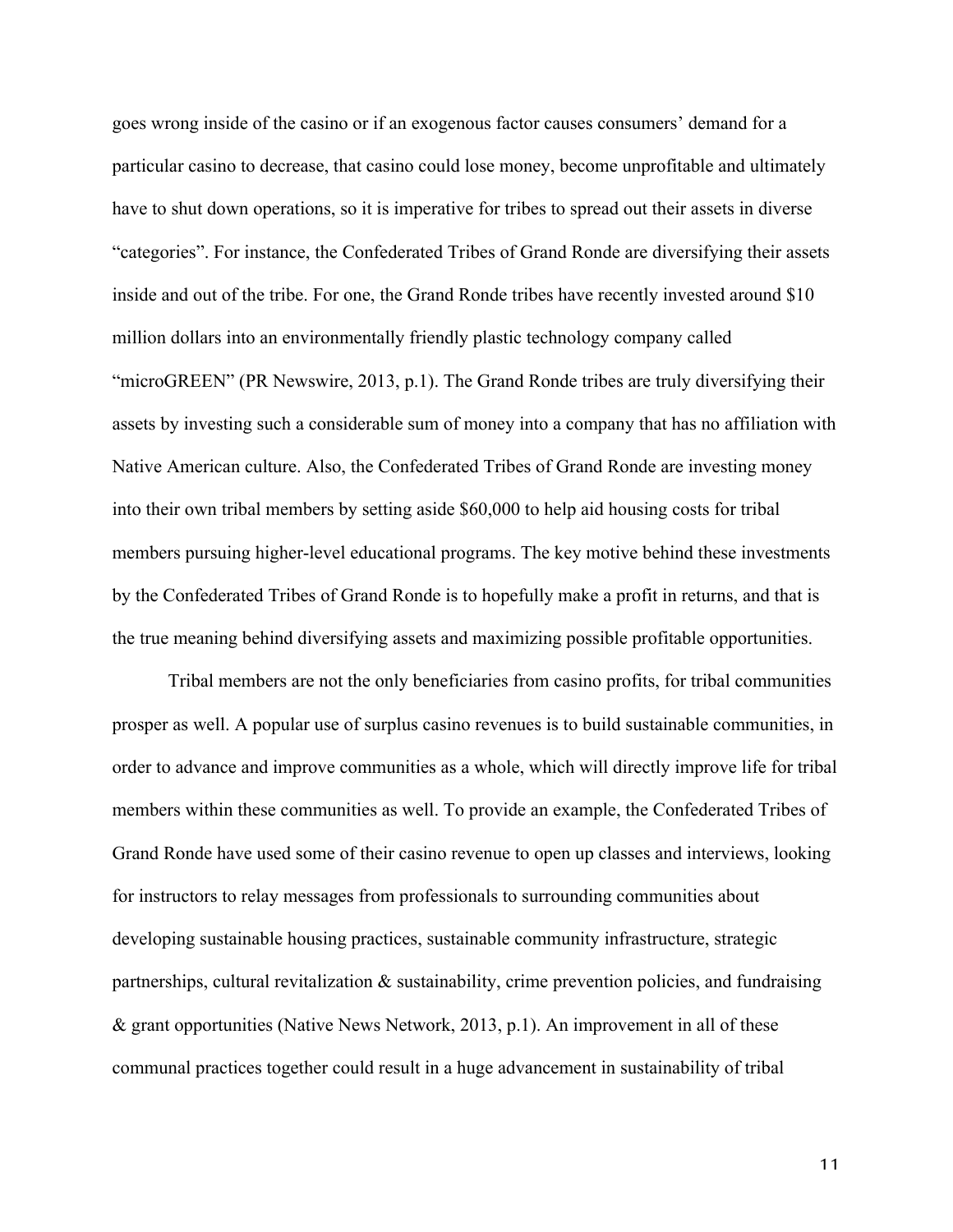communities, which could again directly enhance the lives of tribal members within the communities.

Casinos have paved the way for American Indians to succeed and live a more enriched life, but tribal casinos have also had an immense effect on surrounding communities and the civilians within those communities. A frequent issue that occurs in large part due to casinos is gambling addiction. There is no way to prove that casinos cause gambling addiction, but there is a direct correlation between gambling addiction and number of casinos. With more casinos, more people have the option to gamble, which has the potential for increases in the number of gambling addicts. Moreover, the increase in gambling addicts could potentially cause harm to the families of the gambling addict because the disposable income of these families are now being spent on gaming instead of being spent on the necessities and saving for the future. Also, the malevolent effects of gambling addiction are generally represented through a decrease in time spent with their families and in increase in alcohol consumption, which carries the possibility of tearing families apart even further. In order to counteract gambling addiction, certain casinos, such as the Spirit Mountain Casino offers gambling addiction classes in the hope to cut this addiction. In addition, casinos are affecting non-tribal communities negatively and positively. On the positive side, as stated previously, casinos have opened up many job opportunities for tribal and non-tribal members. As a result, the employment rate in surrounding communities escalates, which can create greater income and possibly a more stable economy and life for families. However, on the negative side, there is a direct correlation between number of casinos and organized crime rate. One of the main reasons why state governments interfere or even reject casino projects is the worry over an increase in organized crime, which also very well affects surrounding non-tribal communities. Organized crime should always be of concern, but it is an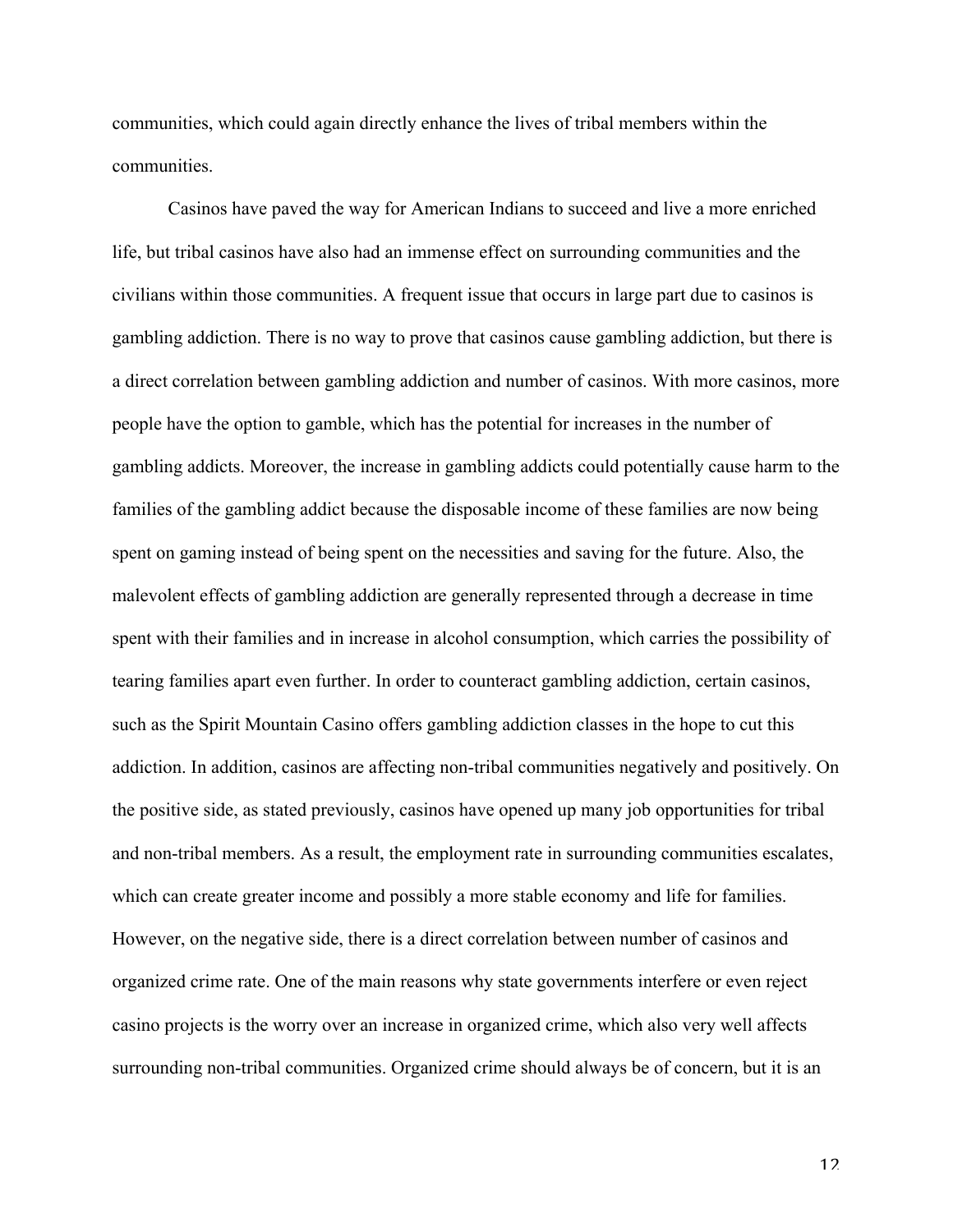exogenous factor, in which casinos have no control over. Nevertheless, non-tribal communities surrounding casinos are always at risk of organized crime and that is one of the largest problems casinos pose on non-tribal communities.

## **Conclusion**

The Confederated Tribes of Grand Ronde are extremely proud of their history, tradition, and culture, and this is shown all throughout their casino, the Spirit Mountain Casino. The Grand Ronde tribes doon't just talk about their past and present culture through stories; they celebrate their past and present culture. Even the information offered within the casinos and tribes contains proud connotation, using the words "sovereignty" and "independence" multiple times (Confederated Tribes of Grand Ronde, 2013, p.1). Many native tribes have lost some form of their culture because of casinos, but some tribes, such as the Confederated Tribes of Grand Ronde have found a middle way between the two, conciding together and working in harmony.

Tribal casinos have also done wonders for the people living on reservations, for it has improved tribal economies, political power, and battle for sovereignty. However, the American Indians always seem to run into problems with state and federal government when trying to gain total sovereignty. The battle for sovereignty and against oppression continues on for American Indian tribes, but tribal casinos are a step in the right direction for Native Americans..

Through my findings, it is apparent that casinos have a drastic effect on tribal communities and its members, along with non-tribal communities and its members. Aside from the problems that casinos potentially cause directly and indirectly, casinos have played a vital role in developing and stabilizing tribal economies and societies as a whole. Due to the economic development, tribal communities and tribal members are presented with more opportunities to improve and enrich their lives and the lives of every generation "down the line". Overall, tribal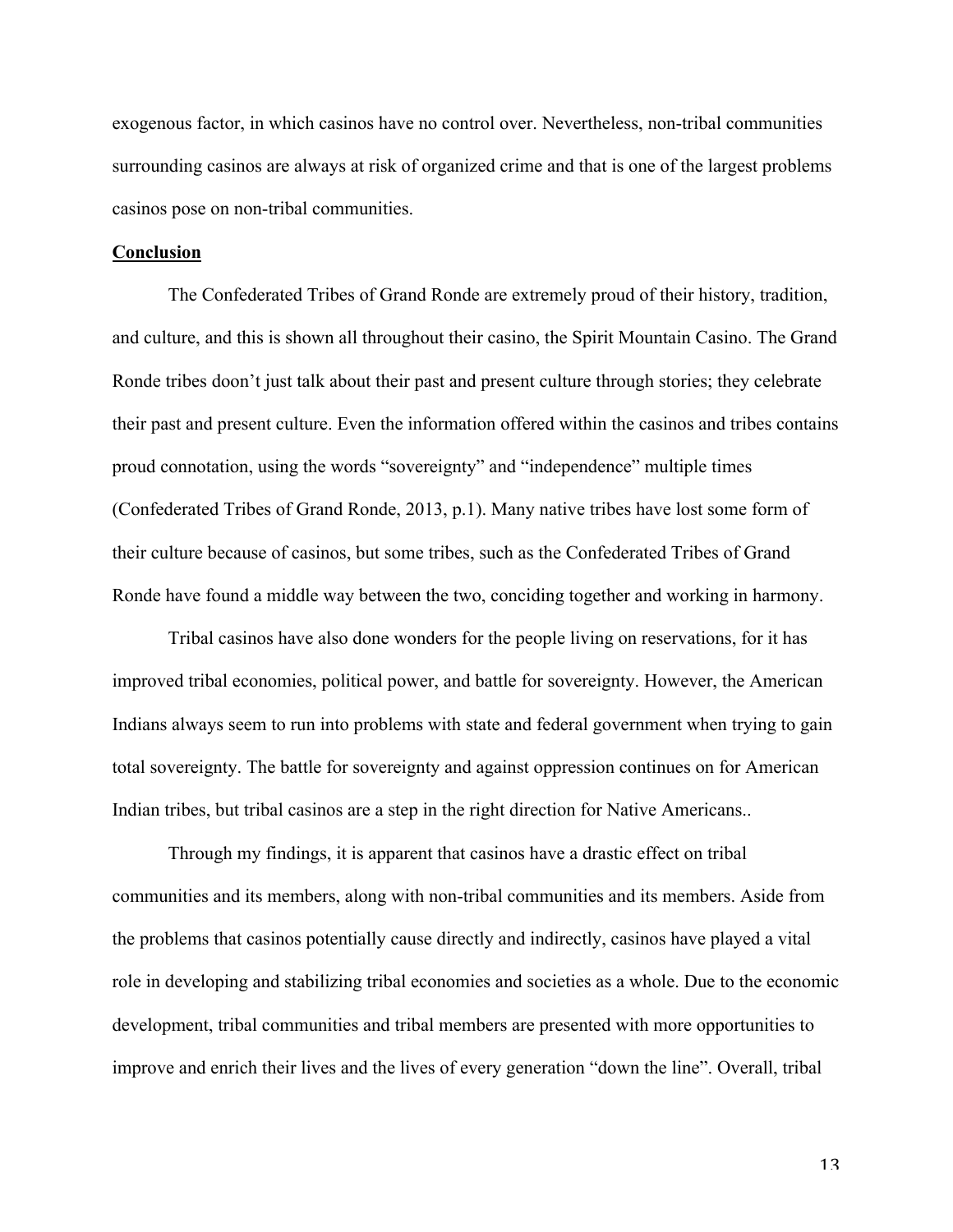casinos are filled with pros and cons dealing with cultural, political, and economical issues. The success of Native American tribes depends on how they deal with each and every one of these issues. The Confederated Tribes of Grand Ronde have endured all of the same issues that most tribes endure, for they have persevered against termination, oppression, stereotypes, and tampering by governments. Throughout this perseverance, the Confederated Tribes of Grand Ronde have improved the lives of tribal members, lives of surrounding community members, and their tribe as a whole with the addition of the Spirit Mountain Casino, while also continuing to fight the battle for equality and complete sovereignty.